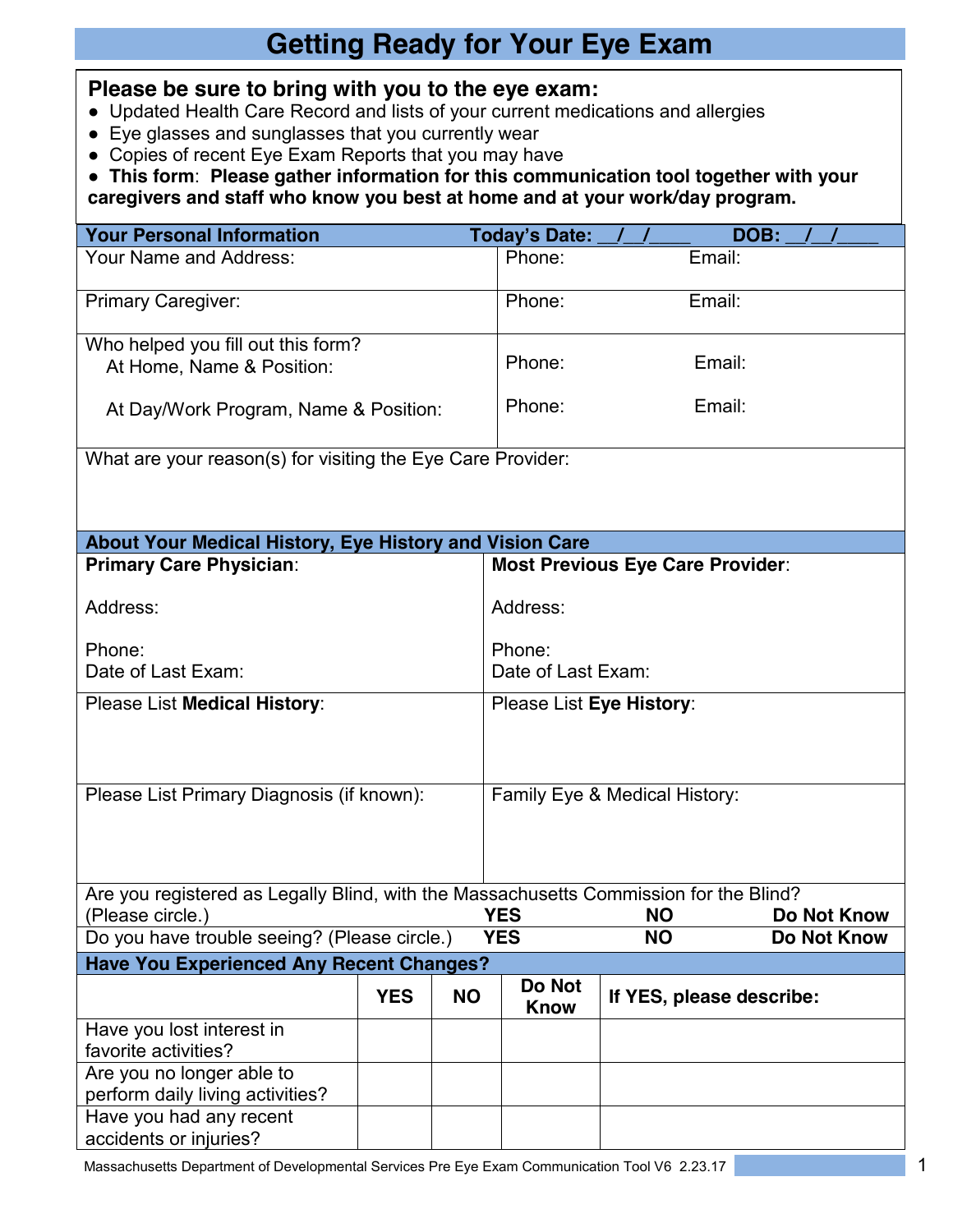| <b>About Your Eyes</b>                                                                                                |                                                                           |                                        |                                |                            |                          |                     |                |                       |             |               |                       |
|-----------------------------------------------------------------------------------------------------------------------|---------------------------------------------------------------------------|----------------------------------------|--------------------------------|----------------------------|--------------------------|---------------------|----------------|-----------------------|-------------|---------------|-----------------------|
|                                                                                                                       |                                                                           |                                        |                                |                            | <b>Location Observed</b> |                     |                | <b>Lighting Level</b> |             |               |                       |
| Do you                                                                                                                | <b>No</b>                                                                 | <b>Yes</b><br><b>Right Eye</b><br>Only | <b>Yes</b><br>Left Eye<br>Only | <b>Both</b><br><b>Eyes</b> | Home                     | <b>Work</b>         | Day<br>Program | <b>Bright</b>         |             | <b>Medium</b> |                       |
| have red eyes?                                                                                                        |                                                                           |                                        |                                |                            |                          |                     |                |                       |             |               |                       |
| have drainage in eye area?                                                                                            |                                                                           |                                        |                                |                            |                          |                     |                |                       |             |               |                       |
| have crusty eyes?                                                                                                     |                                                                           |                                        |                                |                            |                          |                     |                |                       |             |               |                       |
| have watery eyes?                                                                                                     |                                                                           |                                        |                                |                            |                          |                     |                |                       |             |               |                       |
| cover/close one eye to see?                                                                                           |                                                                           |                                        |                                |                            |                          |                     |                |                       |             |               |                       |
| prefer eyes closed?                                                                                                   |                                                                           |                                        |                                |                            |                          |                     |                |                       |             |               |                       |
| frequently touch/rub eyes?                                                                                            |                                                                           |                                        |                                |                            |                          |                     |                |                       |             |               |                       |
| complain of eye pain?                                                                                                 |                                                                           |                                        |                                |                            |                          |                     |                |                       |             |               |                       |
| press down on eyes?                                                                                                   |                                                                           |                                        |                                |                            |                          |                     |                |                       |             |               |                       |
| Eye Glasses / Sunglasses / Eye Protection                                                                             |                                                                           |                                        |                                |                            |                          |                     |                |                       |             |               |                       |
| <b>YES</b><br><b>NO</b>                                                                                               | Do you wear eyeglasses? Please circle:<br>Do you wear/use:<br>Do Not Know |                                        |                                |                            |                          |                     |                | <b>YES</b>            | <b>NO</b>   |               | Do Not<br><b>Know</b> |
| <b>Bifocals</b><br>If YES, how many pairs do you have?                                                                |                                                                           |                                        |                                |                            |                          |                     |                |                       |             |               |                       |
| <b>Transition Lenses</b>                                                                                              |                                                                           |                                        |                                |                            |                          |                     |                |                       |             |               |                       |
| When do you wear eyeglasses? Please circle:<br>Hat/Visor (outside)                                                    |                                                                           |                                        |                                |                            |                          |                     |                |                       |             |               |                       |
| <b>During awake hours</b><br><b>Distance only Close only</b><br>Sunglasses (outside)                                  |                                                                           |                                        |                                |                            |                          |                     |                |                       |             |               |                       |
| How do you tolerate glasses? Please circle:                                                                           |                                                                           |                                        |                                |                            |                          | Sunglasses (inside) |                |                       |             |               |                       |
| No Problems Short Periods of Time Do Not Tolerate                                                                     |                                                                           |                                        |                                |                            |                          |                     |                |                       |             |               |                       |
| <b>Understanding Your Skills for the Eye Exam</b>                                                                     |                                                                           |                                        |                                |                            |                          |                     |                |                       |             |               |                       |
|                                                                                                                       |                                                                           |                                        |                                |                            |                          |                     | <b>YES</b>     | <b>NO</b>             | Do Not Know |               |                       |
| Can you identify better or worse?                                                                                     |                                                                           |                                        |                                |                            |                          |                     |                |                       |             |               |                       |
| Can you identify the alphabet?<br>Can you identify numbers?                                                           |                                                                           |                                        |                                |                            |                          |                     |                |                       |             |               |                       |
| Can you identify colors?                                                                                              |                                                                           |                                        |                                |                            |                          |                     |                |                       |             |               |                       |
| Can you identify shapes?                                                                                              |                                                                           |                                        |                                |                            |                          |                     |                |                       |             |               |                       |
| Can you perform matching?<br>If YES, do you prefer 2 or 4 symbols?                                                    |                                                                           |                                        |                                |                            |                          |                     |                |                       |             |               |                       |
| <b>Helping the Eye Care Provider for Your Visit</b>                                                                   |                                                                           |                                        |                                |                            |                          |                     |                |                       |             |               |                       |
| What is the best way for the doctor to communicate with you?                                                          |                                                                           |                                        |                                |                            |                          |                     |                |                       |             |               |                       |
| In the past, how long have you been able to sit with the doctor for eye exams?                                        |                                                                           |                                        |                                |                            |                          |                     |                |                       |             |               |                       |
| Are you planning to take any pre-sedation medication prior to coming to your exam?<br>Do Not Know<br><b>NO</b><br>YES |                                                                           |                                        |                                |                            |                          |                     |                |                       |             |               |                       |
| Do you use any mobility devices? (Please check all that apply.)                                                       |                                                                           |                                        |                                |                            |                          | <b>YES</b>          | <b>NO</b>      | Do Not Know           |             |               |                       |
|                                                                                                                       |                                                                           |                                        |                                |                            |                          | Wheelchair          |                |                       |             |               |                       |
| Walker                                                                                                                |                                                                           |                                        |                                |                            |                          |                     |                |                       |             |               |                       |
| <b>Support Cane</b>                                                                                                   |                                                                           |                                        |                                |                            |                          |                     |                |                       |             |               |                       |
|                                                                                                                       |                                                                           |                                        |                                |                            |                          | Long Cane           |                |                       |             |               |                       |
| Push Cane                                                                                                             |                                                                           |                                        |                                |                            |                          |                     |                |                       |             |               |                       |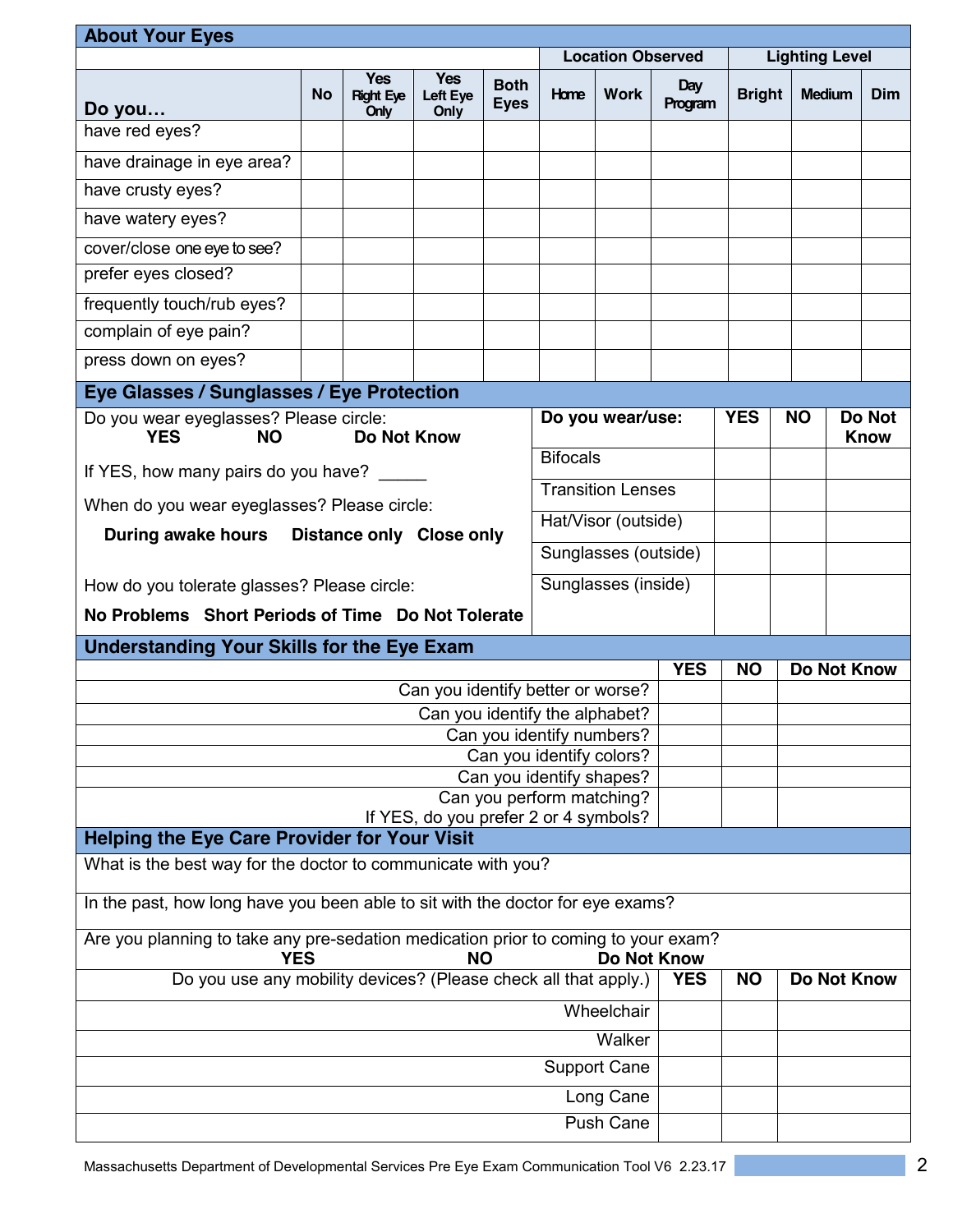**Please describe any vision concerns that you have at home:**

**Please describe any vision concerns that you have at your day program or work place:** 

**Please describe any vision concerns that you have in the community:** 

**Please list any questions you have for the Eye Doctor:** 

**Please list any current medications you are taking:**

**Please list any known allergies:**

**Do you smoke? Have you smoked in the past?**